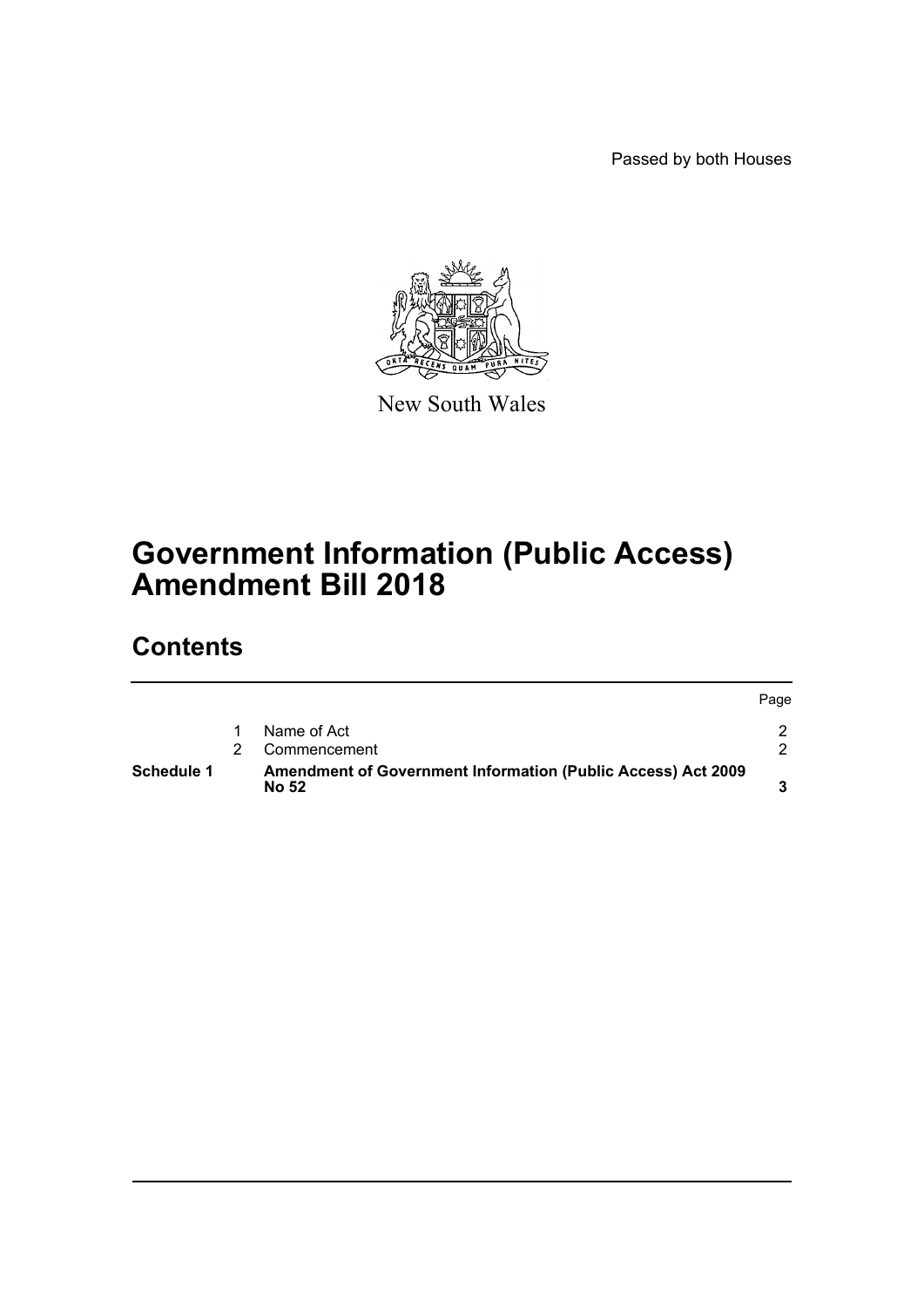*I certify that this public bill, which originated in the Legislative Assembly, has finally passed the Legislative Council and the Legislative Assembly of New South Wales.*

> *Clerk of the Legislative Assembly. Legislative Assembly, Sydney, , 2018*



New South Wales

# **Government Information (Public Access) Amendment Bill 2018**

Act No , 2018

An Act to make miscellaneous amendments to the *Government Information (Public Access) Act 2009* following a statutory review of that Act.

*I have examined this bill and find it to correspond in all respects with the bill as finally passed by both Houses.*

*Assistant Speaker of the Legislative Assembly.*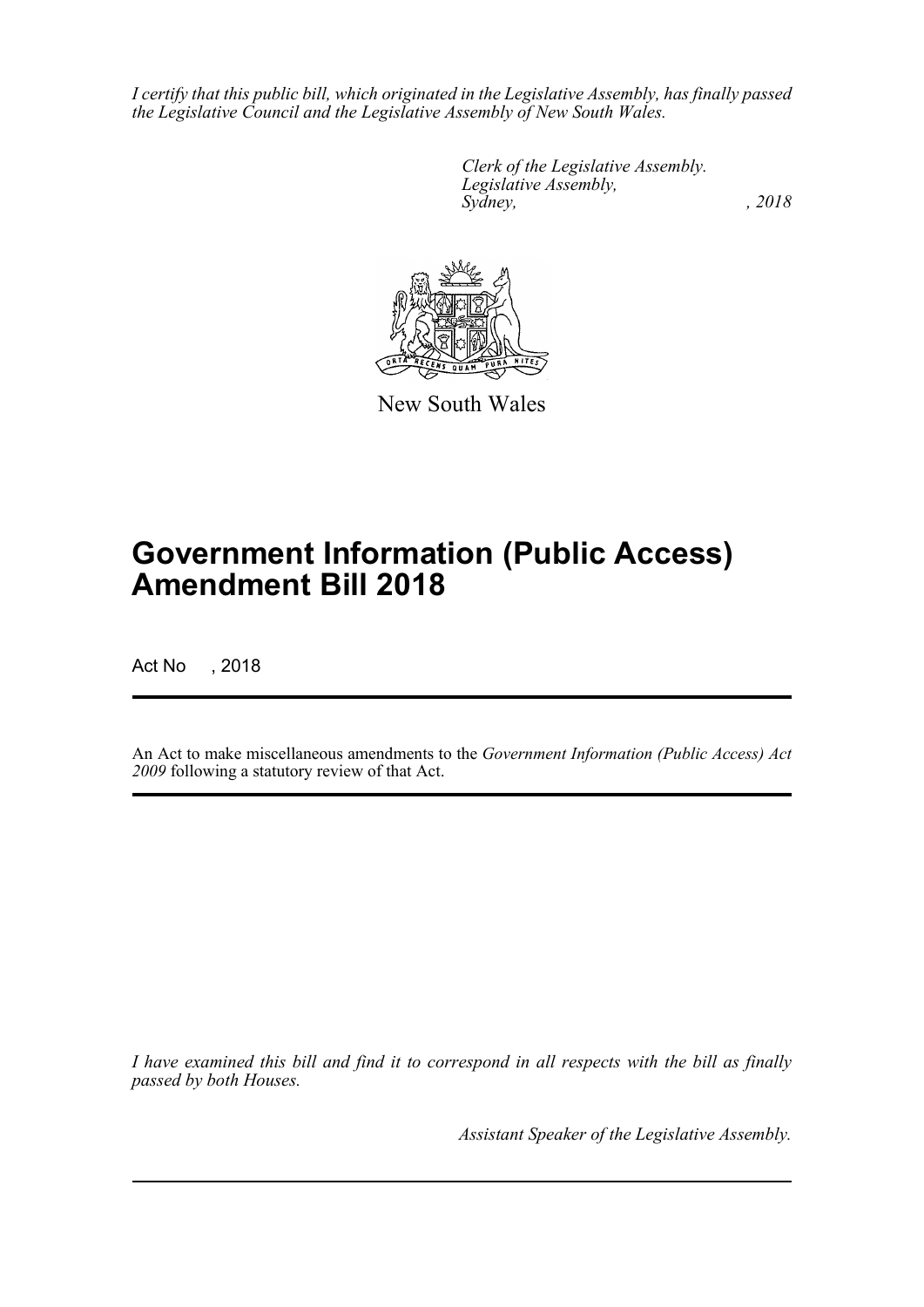## <span id="page-2-0"></span>**The Legislature of New South Wales enacts:**

## **1 Name of Act**

This Act is the *Government Information (Public Access) Amendment Act 2018*.

## <span id="page-2-1"></span>**2 Commencement**

This Act commences on the date of assent to this Act.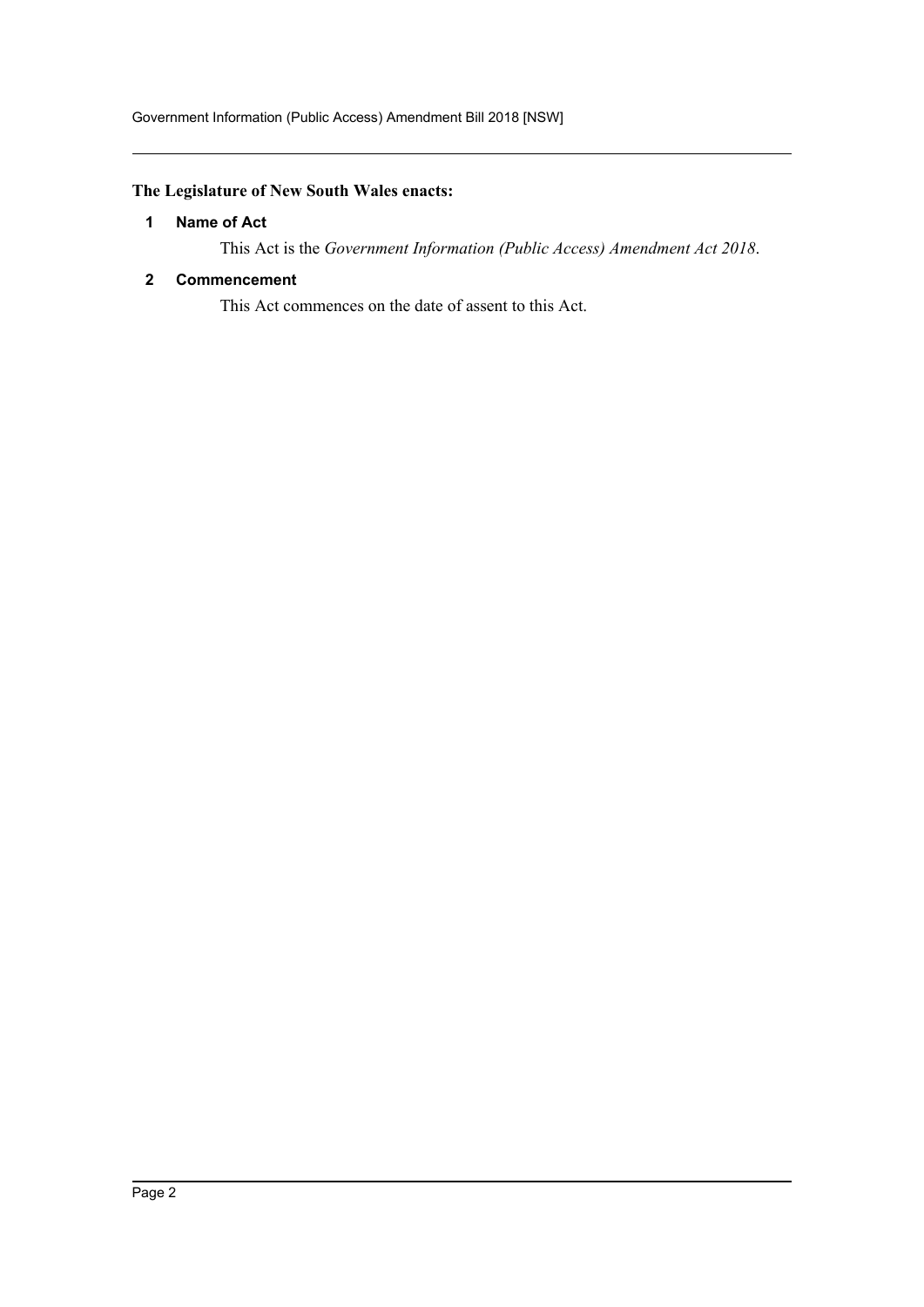## <span id="page-3-0"></span>**Schedule 1 Amendment of Government Information (Public Access) Act 2009 No 52**

## **[1] Section 4 Interpretation**

Insert after the definition of *government information* in section 4 (1): **Note.** *Record* is defined in clause 10 of Schedule 4.

**[2] Section 20 Agencies must have agency information guide** Omit "Director-General of the Department" from section 20 (3). Insert instead "Chief Executive of the Office".

## **[3] Section 20 (3)**

Omit "the Director-General". Insert instead "the Chief Executive".

**[4] Section 27 Register of government contracts valued at \$150,000 or more** Insert "(including GST)" after "\$150,000" in section 27 (1).

## **[5] Section 38 Exception for industry support contracts**

Omit "Department of State and Regional Development". Insert instead "Department of Industry".

#### **[6] Section 41 How to make an access application**

Omit section 41 (1) (a). Insert instead:

(a) it must be in writing sent by post to or lodged at an office of the agency concerned or made in the manner approved by the agency under subsection (2),

## **[7] Section 41 (1) (d)**

Omit "a postal". Insert instead "the name of the applicant and a postal or email".

## **[8] Section 41 (1A)**

Insert after section 41 (1):

(1A) If the applicant has applied at any time to another agency for substantially the same information, an application must also include the name of the other agency. However, failure to comply with this subsection does not affect the validity of an application.

## **[9] Section 41 (2)**

Omit the subsection. Insert instead:

(2) An agency may approve additional facilities for the making of an access application or the payment of an application fee.

#### **[10] Section 44 Ways in which applications can be transferred**

Insert at the end of the section:

(2) An agency may, for the purposes of transferring only part of an access application, split an application into 2 or more applications. Any resulting application is to be treated as a separate application by the applicant.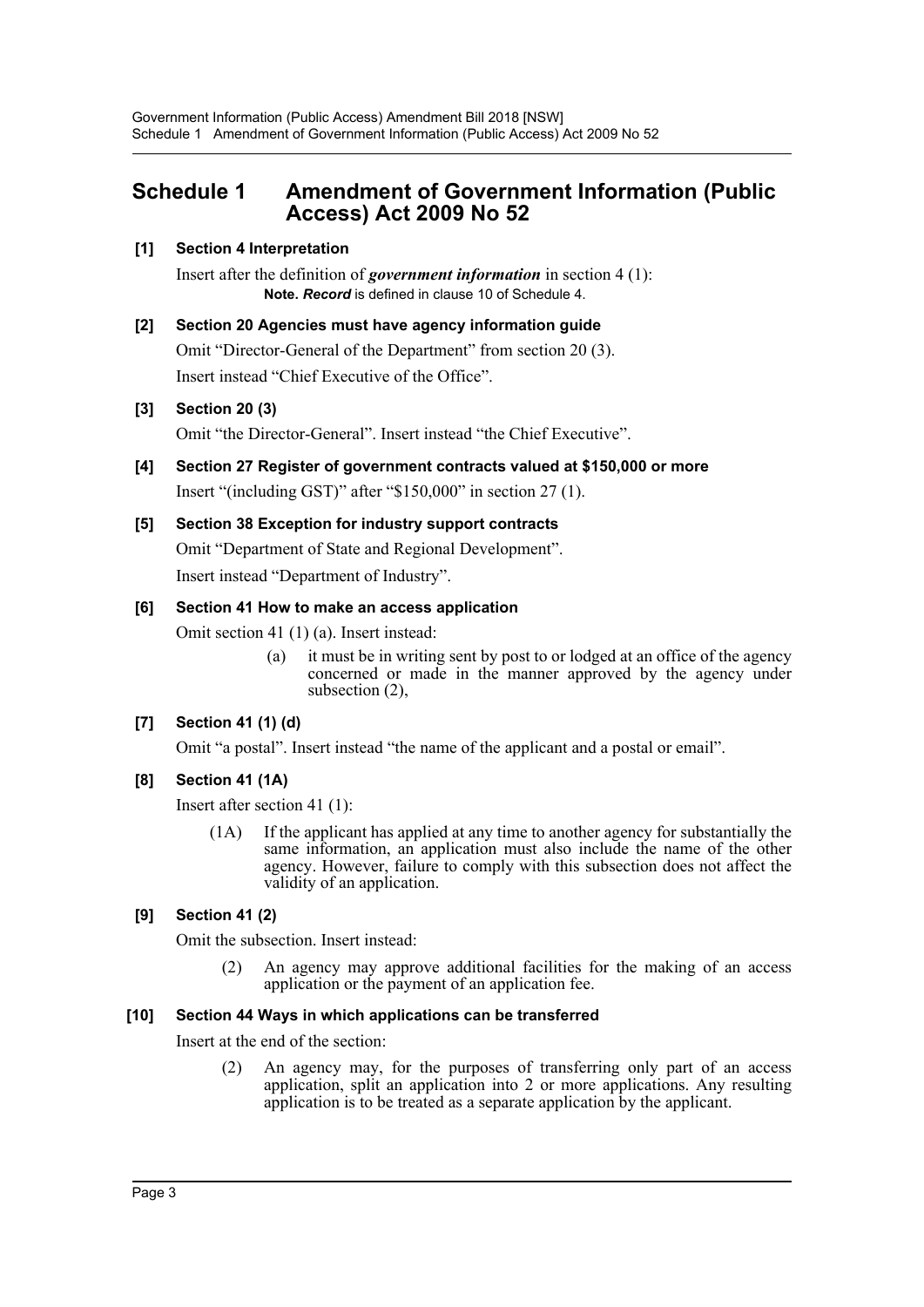## **[11] Section 51 Initial decision as to validity of application**

Insert "as to the validity of an application" after "decision" in the note to section 51 (2).

## **[12] Section 51 (3) (c)**

Omit the paragraph. Insert instead:

- (c) the following statements about the inclusion of information in the agency's disclosure log (unless the agency considers it unlikely that information about the application will be included in the disclosure log):
	- (i) a statement that information concerning the application is likely to be included in the agency's disclosure log and that the applicant can object to this,
	- (ii) a statement about the right of review under Part 5 of a decision by the agency to include information in its disclosure log despite the applicant's objection,

#### **[13] Section 54 Consultation on public interest considerations**

Omit "will" from section 54 (2A) (a). Insert instead "is likely to".

#### **[14] Section 54A**

Insert after section 54:

#### **54A Consultation with other agencies**

- (1) An agency may, in response to an access application, consult with any other agency for the following purposes:
	- (a) to determine whether there is an overriding public interest against disclosure of the information,
	- (b) to identify a person that may be required to be consulted under section 54.
- (2) An agency may be consulted under this section even if the agency would not reasonably be expected to have concerns about the disclosure of the information.

#### **[15] Section 55 Consideration of personal factors of application**

Insert "to take reasonable steps" after "purpose, require the applicant" in section 55 (5).

#### **[16] Section 56 Authorised objector can object to inclusion in disclosure log**

Omit "research" from section 56 (2) (c).

Insert instead "research, or the compilation or analysis of statistics,".

#### **[17] Section 56 (3)**

Omit the subsection. Insert instead:

- If an authorised objector has objected to the inclusion of information in the agency's disclosure log, the agency must decide:
	- (a) whether the authorised objector is entitled to object, and
	- (b) if the agency decides that the authorised objector is entitled to object, whether the objection outweighs the general public interest in including the information in the disclosure log.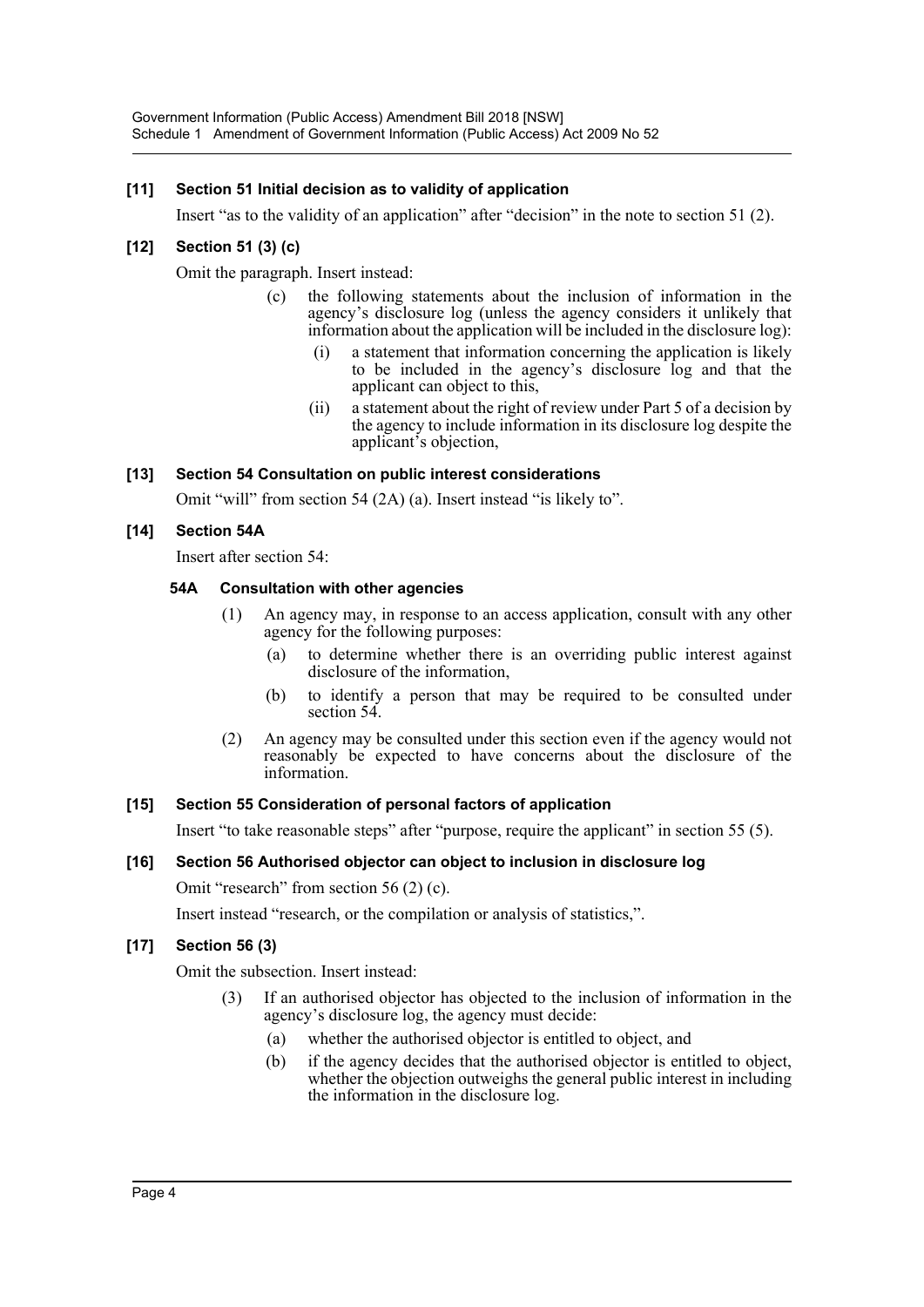#### **[18] Section 59 Decision that information already available to applicant**

Insert at the end of section 59  $(1)$  (c):

, or

- (d) available to the applicant as the applicant has already been provided with access to the information and the agency has no reason to believe the information is no longer in the applicant's possession, or
- (e) publicly available on a website, or
- (f) available to the applicant by way of a standing rule or order of the Legislative Council or Legislative Assembly.

#### **[19] Section 59 (2)**

Insert "why the agency believes the information is already available to the applicant and, if necessary," after "indicate".

#### **[20] Section 60 Decision to refuse to deal with application**

Insert after section 60 (1) (d):

- (e) the agency reasonably believes the applicant, or a person acting in concert with the applicant, is:
	- (i) a party to current proceedings before a court, and
	- (ii) able to apply to that court for the information.

#### **[21] Section 60 (3A) and (3B)**

Insert after section 60 (3):

- (3A) In deciding whether dealing with an application would require an unreasonable and substantial diversion of an agency's resources, the agency may, without limitation, take into account the following considerations:
	- (a) the estimated volume of information involved in the request,
	- (b) the agency's size and resources,
	- (c) the decision period under section 57.
- (3B) Any consideration under subsection (3A) must, on balance, outweigh:
	- (a) the general public interest in favour of the disclosure of government information, and
	- (b) the demonstrable importance of the information to the applicant, including whether the information:
		- (i) is personal information that relates to the applicant, or
		- (ii) could assist the applicant in exercising any rights under any Act or law.

#### **[22] Section 63 Deemed refusal if application not decided within time**

Insert after section 63 (4):

(5) Despite this section, the obligation to refund an application fee to the applicant does not apply to any application that was transferred to or from the agency.

#### **[23] Section 64 Processing charge for dealing with access application**

Insert after section 64 (4):

(5) A processing charge must not be discounted under section 65 or 66 by more than 50% even if both sections apply.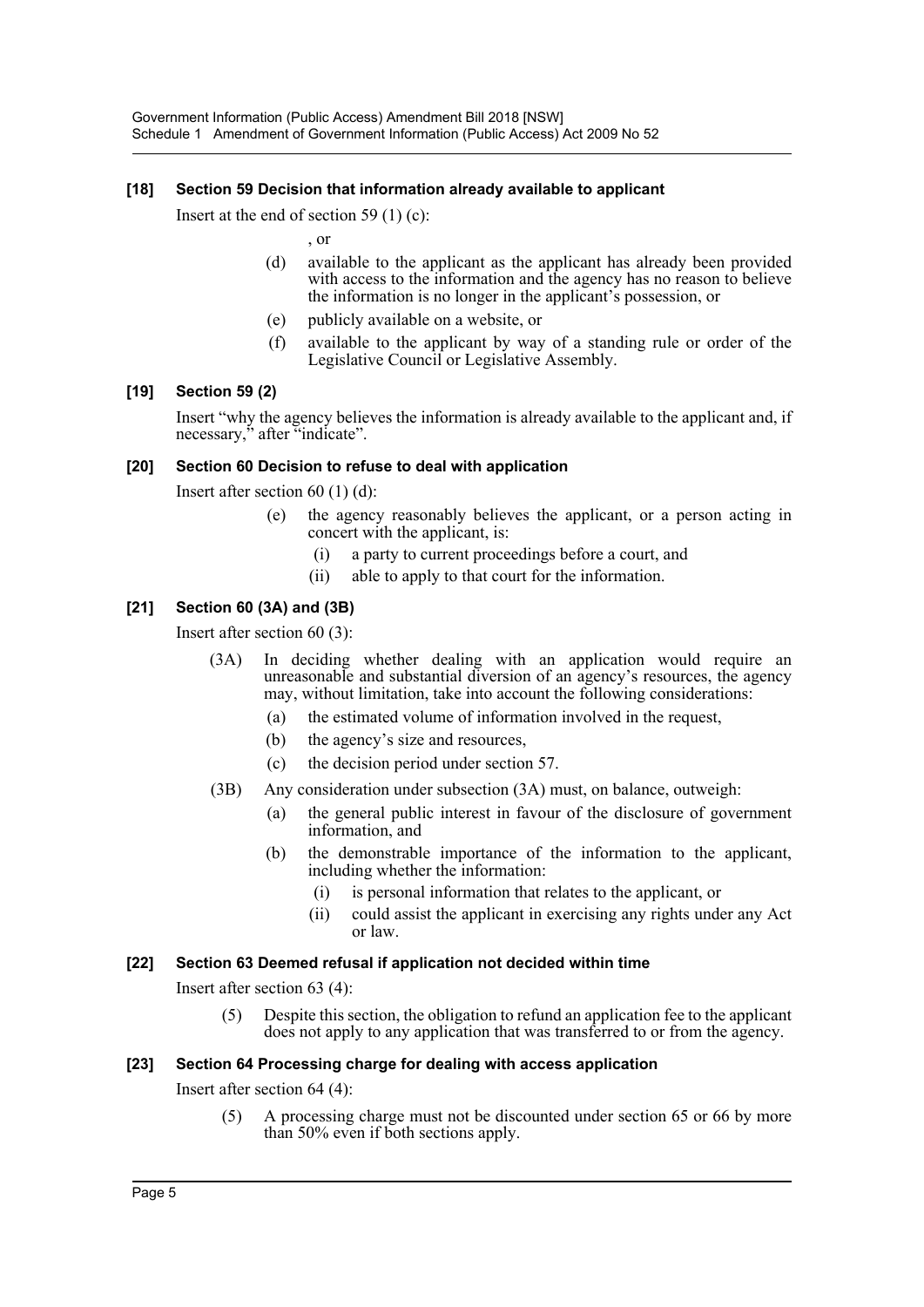#### **[24] Section 79 Provision of information subject to subpoena**

#### Insert after section 79 (1):

**Note.** An agency may refuse to deal with an access application if the information is or was available to the applicant by way of a subpoena or order of the court—see section 60 (1) (d).

#### **[25] Section 85 Fee for internal review**

Insert after section 85 (1):

**Note.** Section 127 enables an agency to waive, reduce or refund a fee payable or paid under this Act in any case that the agency thinks appropriate, subject to the regulations.

#### **[26] Section 86 Required period for determination of internal review**

Insert after section 86 (1):

(1A) If the agency reasonably believes more than one person is entitled to an internal review of any reviewable decision for the same access application, the review period does not commence until the expiration of the time within which an internal review can be applied for under this Part by any of those persons.

#### **[27] Section 92A**

Insert after section 92:

#### **92A Required period for review**

- (1) The Information Commissioner must complete the review, and make any recommendations to the agency, within 40 working days (the *review period*) after the Information Commissioner receives all information the Information Commissioner considers necessary to complete the review.
- (2) The review period may be extended by the Information Commissioner on agreement with the applicant for review. The Information Commissioner must notify the agency if the review period is extended.
- (3) If the Information Commissioner has not made any recommendations within the review period, the Information Commissioner is deemed to have made no recommendations to the agency.
- (4) The applicant for review must be notified by the Information Commissioner of the completion of the review and of any recommendations made by the Information Commissioner to the agency.

#### **[28] Section 97 Onus on agency to justify decisions**

Insert after section 97 (3):

(4) If the review is of a decision to include information in a disclosure log despite an objection by the applicant for review, the burden of establishing whether the objection outweighs the general public interest to have the information included lies with the applicant for review.

#### **[29] Section 100 Administrative review of decision by NCAT**

Omit the note. Insert instead:

(2) An aggrieved person who is not the access applicant is not entitled to apply to NCAT for an NCAT administrative review of a decision if the person is still entitled to apply for an internal review of the decision under Division 2.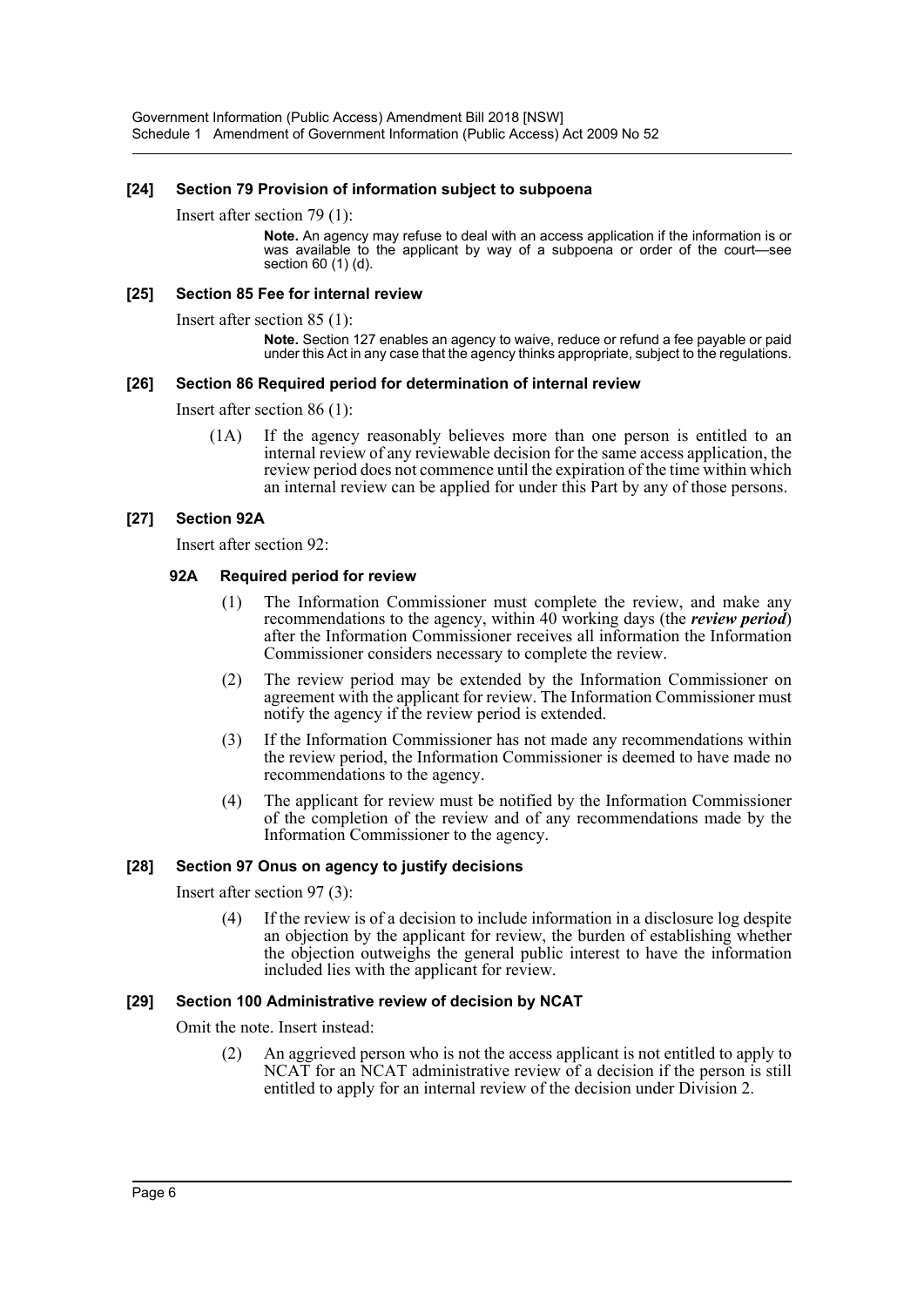#### **[30] Section 105 Onus on agency to justify decisions**

Insert after section 105 (3):

(4) If the review is of a decision to include information in a disclosure log despite an objection by the applicant for review, the burden of establishing whether the objection outweighs the general public interest to have the information included lies with the applicant for review.

#### **[31] Section 110 Orders to restrain making of unmeritorious access applications**

Omit section 110 (1). Insert instead:

- (1) NCAT may order that a person is not permitted to make an access application without first obtaining the approval of NCAT (a *restraint order*) if NCAT is satisfied that:
	- (a) at least 3 access applications (to one or more agencies) in the previous 2 years have been made that lack merit, and
	- (b) the applications were made by the same person or by any other person acting in concert with the person.

#### **[32] Section 110 (3)**

Omit the subsection. Insert instead:

- (3) A restraint order may be made to apply to all access applications made by the person the subject of the order or may be limited by reference to any one or more of the following:
	- (a) a specific time period,
	- (b) a specific number of applications, whether in total or to particular agencies,
	- (c) particular kinds of information,
	- (d) particular agencies.

#### **[33] Section 110 (5A)**

Insert after section 110 (5):

- (5A) In deciding whether to approve the making of an access application by a person the subject of a restraint order, NCAT is to consider, without limitation, any of the following:
	- (a) whether the proposed application is lacking in merit,
	- (b) whether the proposed application is frivolous, vexatious, misconceived or lacking in substance,
	- (c) whether the applicant has engaged in conduct designed to harass, to cause delay or detriment, or to achieve another wrongful purpose.

#### **[34] Section 112**

Omit the section. Insert instead:

#### **112 Report on improper conduct**

If NCAT is of the opinion on the completion of an NCAT administrative review that an officer of an agency has failed to exercise in good faith a function conferred on the officer by or under this Act, NCAT may on its own initiative bring the matter to the attention of: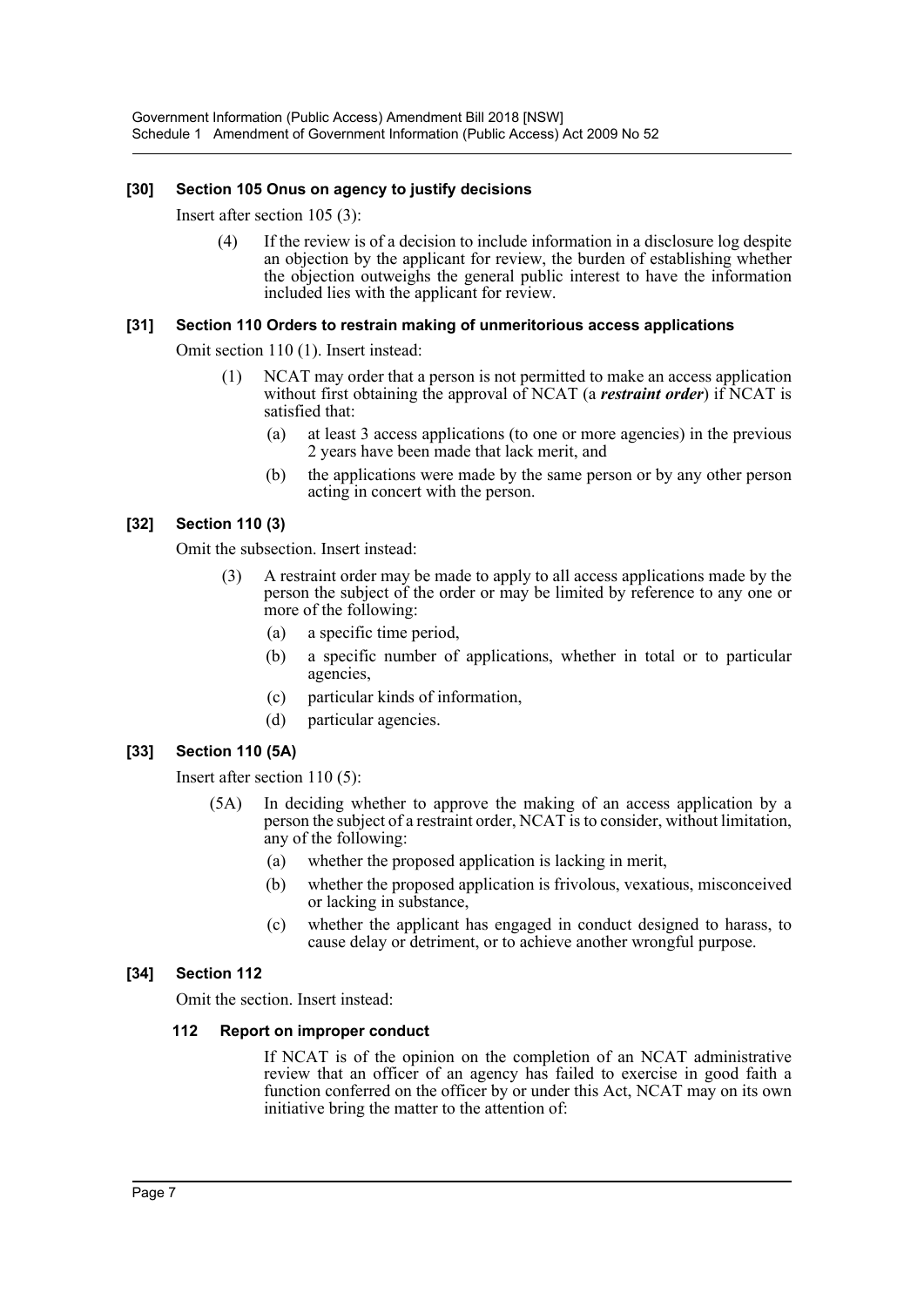- (a) the Minister who appears to NCAT to have responsibility for the agency, or
- (b) if the Minister who appears to NCAT to have responsibility for the agency was a party to the proceedings, the Information Commissioner.

#### **[35] Section 125 Reports to Parliament**

Insert "after the report has been tabled in each House of Parliament" after "Information Commissioner" wherever occurring in section 125 (1) and (3).

#### **[36] Schedule 1 Information for which there is conclusive presumption of overriding public interest against disclosure**

Omit the matter relating to the *Education Act 1990* from clause 1 (1). Insert instead:

*Education Act 1990*—provision made by or under section 18A (Publication of school results) or Division 2 (Obtaining information about students) of Part 5A

#### **[37] Schedule 1, clause 1 (1)**

Omit "election policy and other costings" from the matter relating to the *Parliamentary Budget Officer Act 2010*.

Insert instead "election policy costings".

#### **[38] Schedule 1, clause 1 (1)**

Omit the matter relating to the *Police Regulation 2008*. Insert instead:

*Police Regulation 2015*—clause 54 (Secrecy as to complaints about conduct)

#### **[39] Schedule 1, clause 1 (1)**

Omit "*Royal Commission (Police Service) Act 1994*".

#### **[40] Schedule 1, clause 2 (4)**

Omit "the information would".

Insert instead "the information is contained in a document that, either entirely or in part, would".

#### **[41] Schedule 1, clause 5A**

Insert after clause 5:

#### **5A Privilege generally**

It is to be conclusively presumed that there is an overriding public interest against disclosure of information contained in a document that, in response to a court order, subpoena or otherwise:

- (a) was a document a person objected to producing in any court proceedings on the grounds that the document was a privileged document, and
- (b) was not compelled by a court to be given or produced on the grounds of privilege.

#### **[42] Schedule 1, clause 7 (d)**

Omit "the Department of Corrective Services".

Insert instead "Corrective Services NSW, Department of Justice,".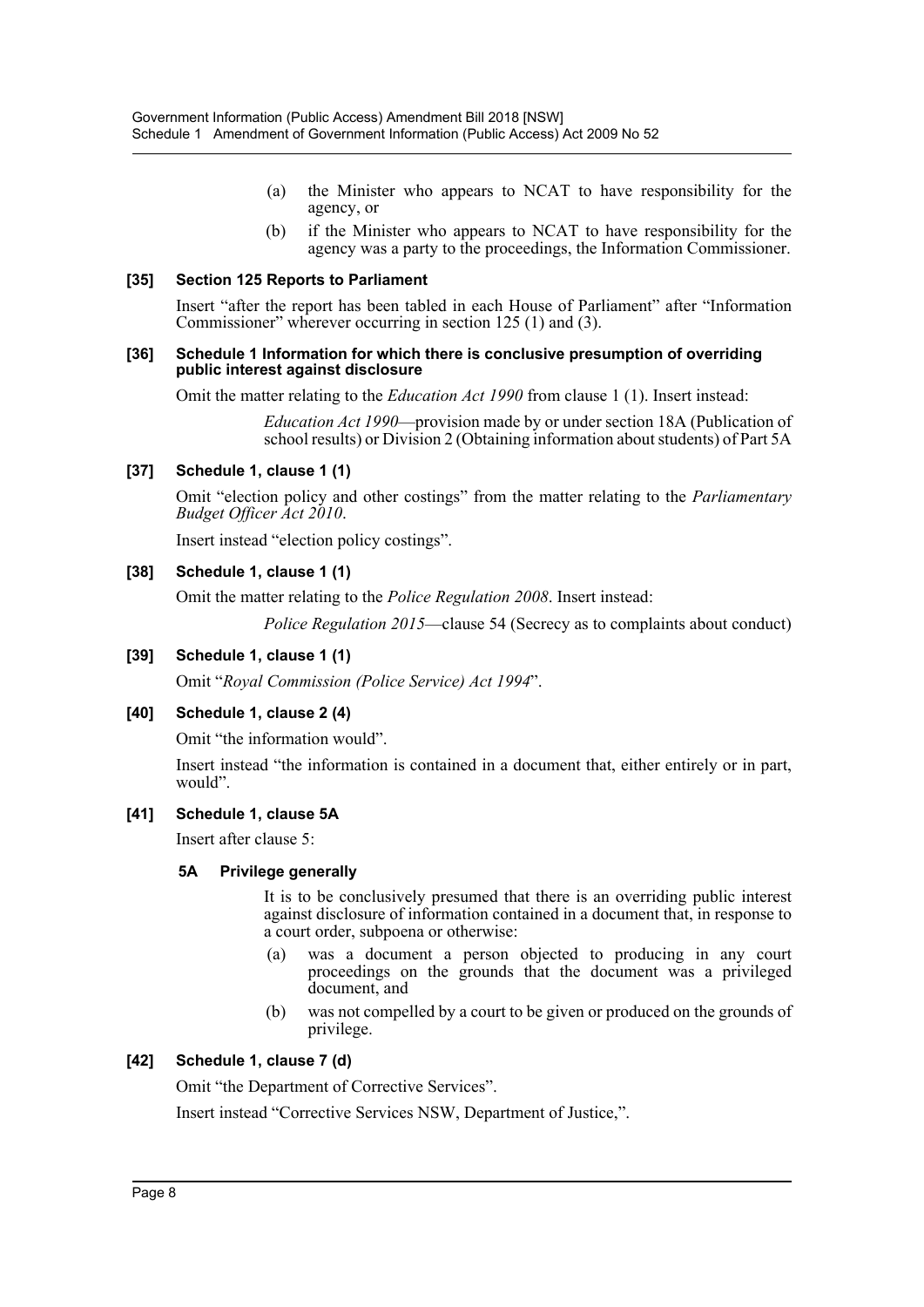## **[43] Schedule 1, clause 7 (e)**

Omit "Drug Intelligence Unit of the Department of Juvenile Justice".

Insert instead "Security and Intelligence Unit of Juvenile Justice, Department of Justice,".

## **[44] Schedule 1, clause 7 (f)**

Insert after clause 7 (e):

(f) a document concerning law enforcement and public safety created by another entity established under a law of another jurisdiction, including a jurisdiction outside Australia, whose functions substantially correspond with an entity referred to in paragraphs  $(a)$ – $(e)$ , including any entity declared by the regulations to be a corresponding entity for the purposes of this clause.

#### **[45] Schedule 1, clause 12 (2) and (3)**

Omit the subclauses. Insert instead:

- (2) It is to be conclusively presumed that there is an overriding public interest against disclosure of information that has been provided to the Scientific Committee under the *Biodiversity Conservation Act 2016* if the Minister has, under section 4.20 of that Act, authorised the Scientific Committee to restrict access to the information.
- (3) It is to be conclusively presumed that there is an overriding public interest against disclosure of information in a public register required to be kept under the *Biodiversity Conservation Act 2016* if the Environment Agency Head (within the meaning of that Act) has, under section 9.10 of that Act, restricted access to the information.

#### **[46] Schedule 2 Excluded information of particular agencies**

Insert "review," after "Privacy Commissioner—" in clause 2.

#### **[47] Schedule 2, clause 2**

Omit "Department of Local Government" and "Director-General".

Insert instead "Office of Local Government" and "Chief Executive", respectively.

#### **[48] Schedule 2, clause 2**

Omit the matter relating to The DNA Review Panel.

#### **[49] Schedule 2, clause 4**

Omit "and Training".

#### **[50] Schedule 3 Savings, transitional and other provisions**

Omit clause 1 (1). Insert instead:

(1) The regulations may contain provisions of a savings or transitional nature consequent on the enactment of this Act or any Act that amends this Act.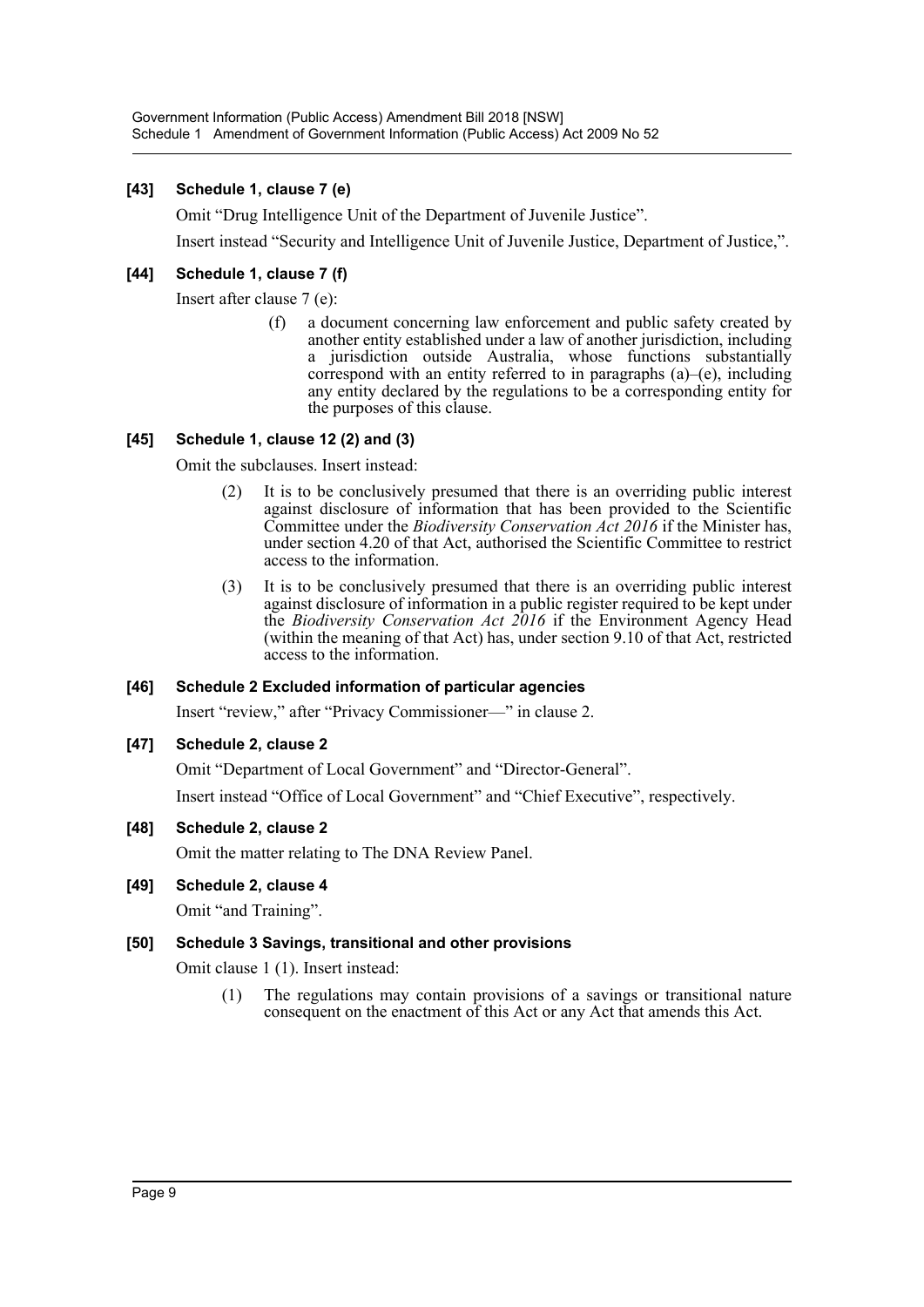## **[51] Schedule 3, clauses 1A and 1B**

Insert after clause 1:

#### **1A Continuation of presumption against disclosure of information in Schedule 1**

- (1) The conclusive presumption that there is an overriding public interest against disclosure of any information that is described in Schedule 1, or was described in that Schedule immediately before a provision of that Schedule was amended or repealed, continues to have effect despite:
	- (a) the repeal of any Act or prohibition referred to in that Schedule, or
	- (b) the abolition of any agency referred to in that Schedule, or
	- (c) the amendment of that Schedule.
- (2) This clause is subject to any express provision to the contrary.

#### **1B Continuation of excluded information in Schedule 2**

- (1) Information that relates to a function specified in Schedule 2, or was specified in that Schedule immediately before a provision of that Schedule was amended or repealed, continues to be excluded information for the purposes of this Act despite:
	- (a) the repeal of any Act referred to in that Schedule, or
	- (b) the abolition of any agency referred to in that Schedule, or
	- (c) the amendment of that Schedule.
- (2) This clause is subject to any express provision to the contrary.

## **[52] Schedule 4 Interpretative provisions**

Omit "*Coroners Act 1980*" from paragraph (b) of the definition of *judicial functions* in clause 1.

Insert instead "*Coroners Act 2009*".

#### **[53] Schedule 4, clause 1, definition of "working day"**

Omit "or public holiday".

Insert instead ", public holiday or any day during the period declared by the Premier as the Christmas closedown period".

#### **[54] Schedule 4, clause 4 (3) (b)**

Insert ", including the individual's position title, public functions and the agency in which the individual works" after "contact details".